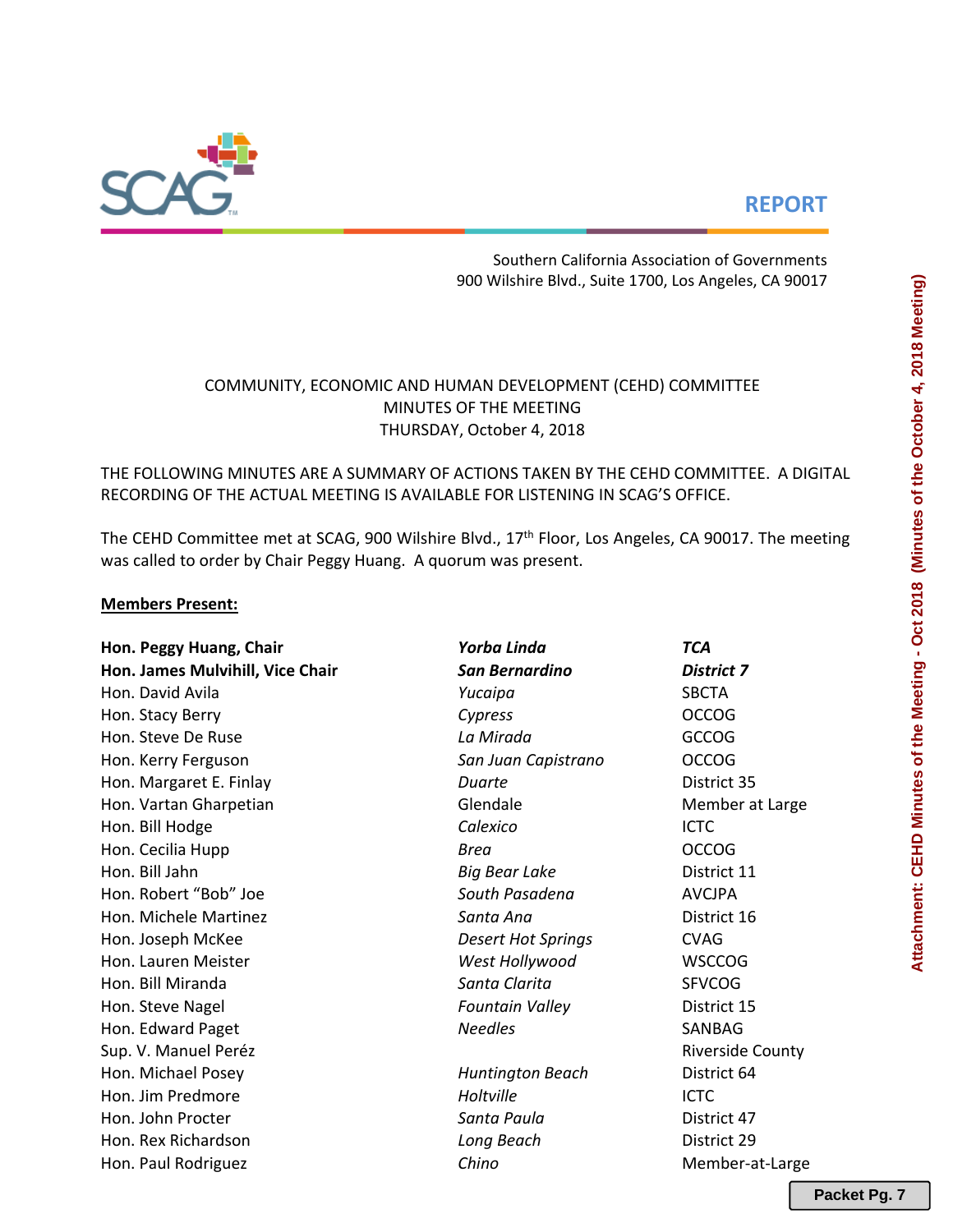| Hon. Becky Shevlin            | Monrovia                     | SGVCOG            |
|-------------------------------|------------------------------|-------------------|
| Hon. Donald P. Wagner         | <i><u><b>Irvine</b></u></i>  | District 14       |
| Hon. Mark Waronek             | Lomita                       | <b>SBCCOG</b>     |
| Hon. Frank Zerunyan           | <b>Rolling Hills Estates</b> | <b>SBCCOG</b>     |
| <b>Members Not Present</b>    |                              |                   |
| Hon. Al Austin, II            | Long Beach                   | <b>GCCOG</b>      |
| Hon. Wendy Bucknum            | <b>Mission Viejo</b>         | <b>OCCOG</b>      |
| Hon. Juan Carrillo            | Palmdale                     | North L.A. County |
| Hon. Rose Espinoza            | La Habra                     | <b>OCCOG</b>      |
| Hon. Debbie Franklin          | <b>Banning</b>               | <b>WRCOG</b>      |
| Hon. Victor Manalo            | Artesia                      | District 23       |
| Hon. Christian Hernandez      | Cudahy                       | <b>GCCOG</b>      |
| Hon. Joe Lyons                | Claremont                    | <b>SGVCOG</b>     |
| Hon. Anni Marshall            | Avalon                       | <b>GCCOG</b>      |
| Hon. Julie Hackbarth-McIntyre | Barstow                      | SANBAG            |
| Hon. John Mirisch             | <b>Beverly Hills</b>         | Member at Large   |
| Hon. Sonny R. Santa Ines      | <b>Bellflower</b>            | District 24       |
| Hon. David Shapiro            | Calabasas                    | <b>LVMCOG</b>     |
| Hon. Tri Ta                   | Westminster                  | District 20       |

## **CALL TO ORDER AND PLEDGE OF ALLEGIANCE**

Chair Peggy Huang, called the meeting to order at 10:05 a.m. and asked Councilmember Ed Paget, SBCTA, to lead in the Pledge of Allegiance.

#### **PUBLIC COMMENT PERIOD**

There were no public comments.

## **REVIEW AND PRIORITIZE AGENDA ITEM/S**

There was no reprioritization of the agenda.

## **CONSENT CALENDAR**

#### **Approval Item**

1. Minutes of the CEHD Committee Meeting – September 6, 2018

## **Receive & File**

- 2. Future Communities Pilot Program Update
- 3. Environmental Justice Working Group Update
- 4. Notification to HCD & Caltrans of Estimated RTP Adoption Date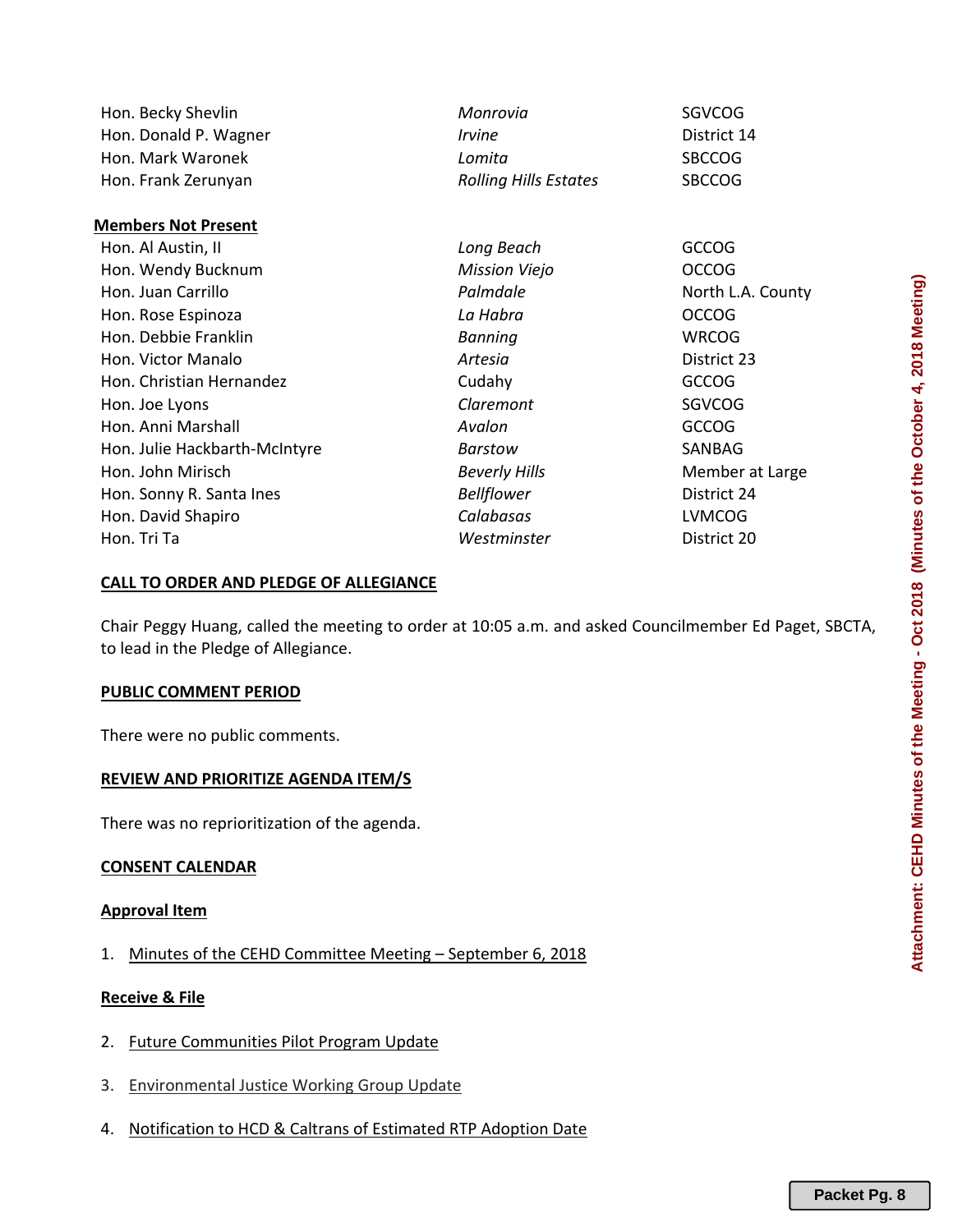#### 5. APA California Recognizes Outstanding Planning in SCAG Region

A MOTION was made (Posey) to approve the Consent Calendar. Motion was SECONDED (Joe) and passed by the following votes:

FOR: Avila, De Ruse, Ferguson, Hodge, Huang, Hupp, Joe, Martinez, McKee, Meister, Miranda, Mulvihill, Paget, Posey, Predmore, Procter, Shevlin, (17).

| AGAINST: | None (0). |
|----------|-----------|
| ABSTAIN: | None (0). |

## **INFORMATION ITEMS**

## 6. Highlights from 29th Annual Demographic Workshop

John Cho, SCAG Staff, provided highlights of the 29<sup>th</sup> Annual Demographic workshop which was jointly held with the University of Southern California (USC) on June 11, 2018. Some of the key highlights presented included:

- Data on the Los Angeles County birthrates which has declined for all races and age groups;
- Data on the economy, labor market and an overheated housing prices;
- Housing needs for a changing demographic and the demand on housing supply;
- Study on demographic change and transportation choices;
- Discussion on an aging America and the financial future among Millennials.

Discussion ensued among the Committee members which ranged in topics relating to the portability of property taxes based on Proposition 13, housing needs and job opportunities for Millennials, alternative options for building subsidized/affordable housing, and the strategies or results of people that are displaced due to lack of housing.

## 7. High Quality Transit Area (HQTA) Pilot Project

Jason Greenspan, SCAG Staff, introduced Adam Maleitzke, Senior Planner, Gruen Associates. Mr. Maleitzke provided a presentation on High Quality Transit Area (HQTA) projects and summarized the results of the first five HQTA Vision Plans that are now completed in the following cities: Oxnard, El Monte, Riverside, San Bernardino and Santa Clarita. The presentation highlighted the HQTA selection criteria process, HQTA Toolkit components, Vision Plan Components and Implementation. Interactive online resources will be available online shortly.

He noted that there are three major project goals: 1) Implement the Regional Transportation Plan/Sustainable Communities Strategy (RTP/SCS); 2) Promote Higher‐Density Development and Active Transportation near HQTAs; 3) Reduce Greenhouse Gases (GHG) and Vehicle Miles Traveled (VMT). These goals and visions will be useful in the development of the 2020 RTP/SCS and help implement the vision for a sustainable, more transit‐orient future. Interactive online resources will be available online shortly.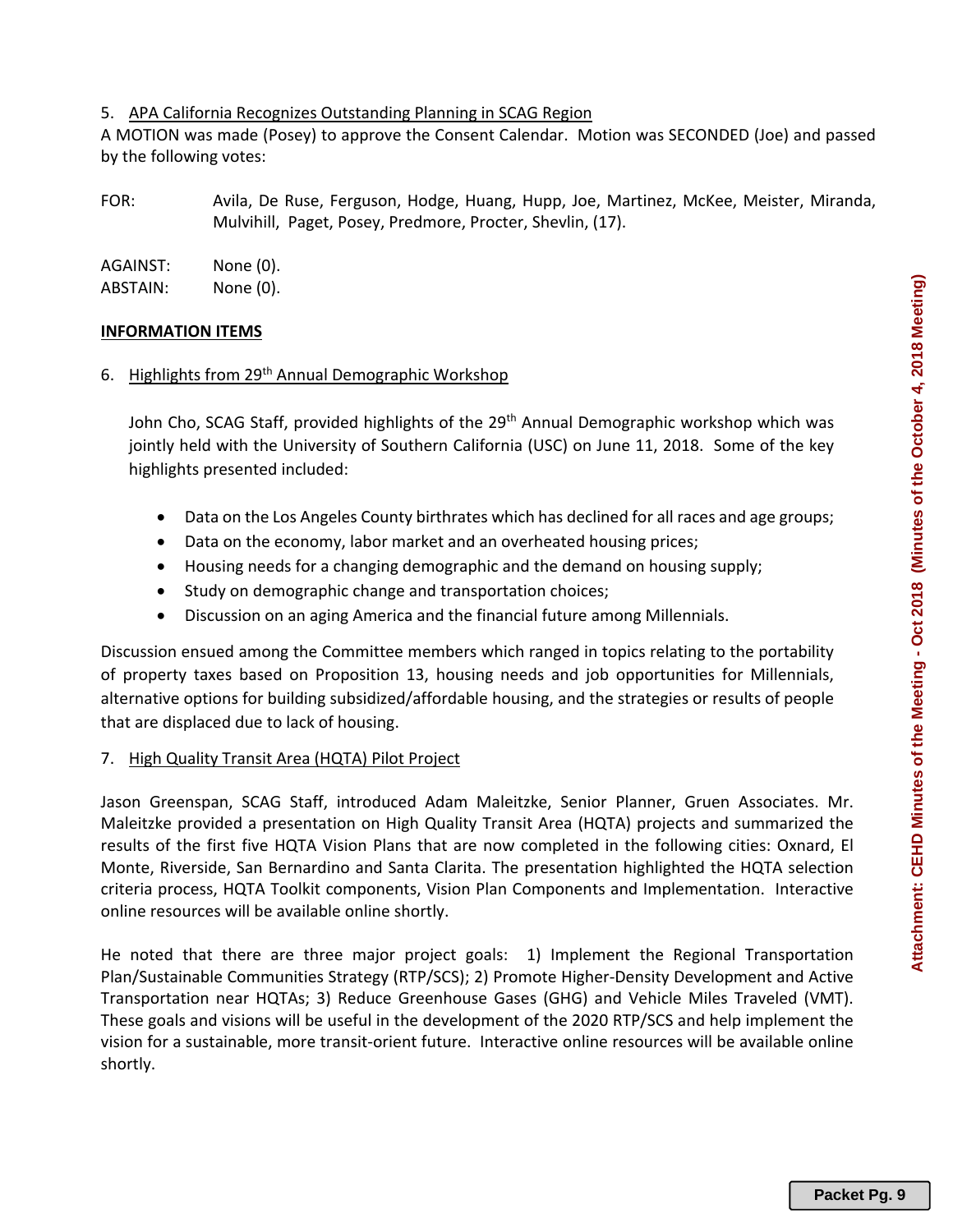Discussion ensued. Comments and questions expressed by the Councilmembers included:

- Potential pilot HQTA projects for Orange County cities
- Encourage cities to reach out to communities, policymakers, local developers and the private sector so they may be engaged and participate in TOD project developments.
- How to overcome CEQA issues and HQTA project resistance concerns.

The Committee expressed appreciation to SCAG staff and to Mr. Maleitzke for a great presentation. 8. Go Human Campaign Update

Lindsey Hansen, SCAG Staff, provided an update of the 2018 Go Human Campaign which concluded in August 2018. She reported that the California Office of Traffic Safety (OTS) awarded SCAG \$550,000 in funding for SCAG's Go Human campaign. She noted the work performed under this grant would focus efforts

on education, on unsafe speeds and target outreach to local elected officials; co‐branding will continue with distribution of Go Human advertising and outreach materials. She explained the strategies and success designed to raise awareness of safety issues, reducing collisions involving people walking and biking; and, provide practitioners and elected officials with tools to help improve safety in their communities.

Staff responded on the comments and questions expressed by the Councilmembers including questions regarding safety concerns with riders of electrical scooters and electrical bikes. Ms. Lindsey responded that the Go Human campaign is partnering with an E‐Scooter Company, Bird, and is in process of implementing a smaller safety awareness campaign to encourage e‐scooter safety.

Ms. Lindsey asked the Committee to reach out to staff if they have an interest in partnering with the Go Human campaign, or visiting the GoHumanSoCal.org website for more information.

#### **CHAIR'S REPORT**

Chair Huang announced that the first meeting of the RHNA Subcommittee will be held on Monday, October 29, 2018. She encouraged everyone to attend.

As part of the new agenda format, Chair Huang noted that time had been set aside for additional discussion on subjects of interest to Committee members. She asked Councilmember Joe McKee to speak on a topic that he had raised previously, which is how communities may not be including sufficient economic levels of housing.

Councilmember McKee led the discussion which centered on how wealthier jurisdictions may not conform to RHNA requirements, including planning for or building affordable housing, and how a tax overhaul including Proposition 13 may be needed.

Chair Huang noted that input from the discussions will be provided to the RHNA Subcommittee. She asked Ma'Ayn Johnson, SCAG staff, to give a brief update on SB 828 and AB 1771, which relates to the RHNA process.

#### **FUTURE AGENDA ITEM**

Chair Huang indicated that at the next CEHD meeting, there will be a speaker and discussion on early childhood development and alleviating poverty.